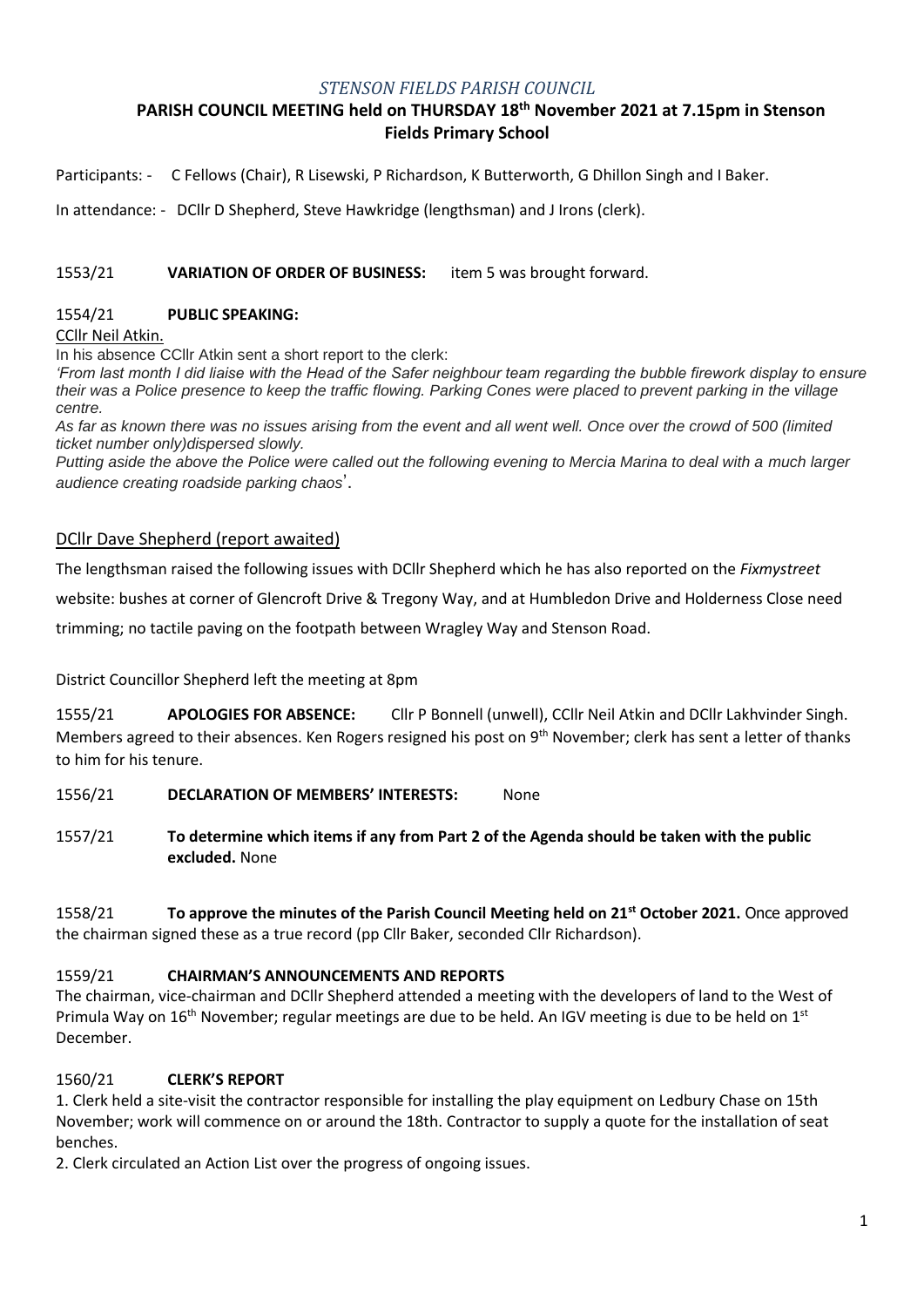3. From 22 November 2021, the County Council's legal services will commence charging for the processing of formal licences granted under section 115 of the Highways Act 1980. These are licences granted for the placing out of items on the public highway such as planters or gateway village signs etc. The charge will be £100 per application and will currently only be payable at the point of Highways passing the application to legal services, once internal and external consultation have been completed.

# 1561/21 **Matters for Decision or Discussion:**

a) Police Issues/Speed Limits/Road Safety. Five members and the lengthsman volunteered to undertake the Community speed watch training scheme. Steve Hawkridge will ask some residents that have been interested and the issue will be raised at DCllr Shepherd's surgery to garner more interest. Cllr Lisewski agreed to assume the role of co-ordinator for the project. Clerk to ask CCllr Atkin of the dates for the Frizams Lane road closure.

b) Saxon Gate at Newton Village Development, Stenson Road. Covered earlier in DCllr Shepherd's report. Cllr Lisewski added that missing oak trees here had not yet been replaced.

c) Lengthsmen Scheme. Steve Hawkridge raised various matters with DCllr Shepherd but in addition he gave the following report:

1. trees surrounding the school have been cut on the side facing residences but not those facing the school; clerk to request this of the school/ county council.

2. Steve highlighted that a large hole has appeared in the Fox Close play area which apparently was cut by a resident. 3. ASB and drug taking has been evident at the Fox Close play area at night. Residents approaching the youths have been met with foul language and abuse. A resident rang the police 101 number but to no avail. DCllr Shepherd to ask the Safer Neighbourhood team to visit and patrol.

4. the traffic lights on the Stenson Road railway bridge were faulty although a member said these were now working.

The chairman thanked Steve for his report.

d) Environmental issues (Biffa, trees, bulbs, bins, etc). Cllr Baker referred to the gas works/installation being undertaken on Wragley Way and elsewhere. Clerk to ask Cadent the nature of the work and for how long it will continue.

e) to consider this year's SDDC concurrent functions increased grant award and an updated budget. **Resolved:** clerk circulated a revised budget which included figures showing a broad outline of possible s136 expenditure (some of which includes public benches). Some tweaking of this along with the consideration of the upcoming precept request for 2022/23 will be discussed in the next meeting.

f) to discuss possible installation of one or two public benches on Wragley Way and elsewhere. **Resolved:** 2 benches to be installed on Wragley Way while considering possible sites elsewhere for further benches. Clerk to reply to a resident's recent enquiry over this and perceived misappropriation of land in this area.

A resident asked if a bench displaying an engraved epitaph or plaque may be placed at Ledbury Chase play area. Members **agreed** to asking for SDDC's permission in the first instance; if granted, resident to fund this herself. She also asked for lighting to be installed as the area has youths congregating at night; lighting may discourage them. However, this was denied by council.

Clerk to ask SDDC whether it will allow council to replace the old benches at the area.

### 1562/21 **PLANNING**

## **To consider planning applications**:

Approval of reserved matters (layout, scale, appearance and landscaping) pursuant to outline permission ref. 9/2017/0922 for the residential development of up to 100 dwellings including infrastructure as associated works on Land at SK3430 7732, Deep Dale Lane, Barrow on Trent. The above application has been amended. The amendments are summarised as: *Revised site layout, designs, and landscaping.* 

**Resolved:** to submit previous comment, namely - *we wish to resubmit our concerns from December 2017 that traffic access from A50 and along Deepdale Lane will be compromised arising from the expected volume of vehicles using this route.*

### **Decisions:**

DMPA/2021/1013 - The erection of an extension at 6 Outram Way, Stenson Fields. Approved subject to conditions.